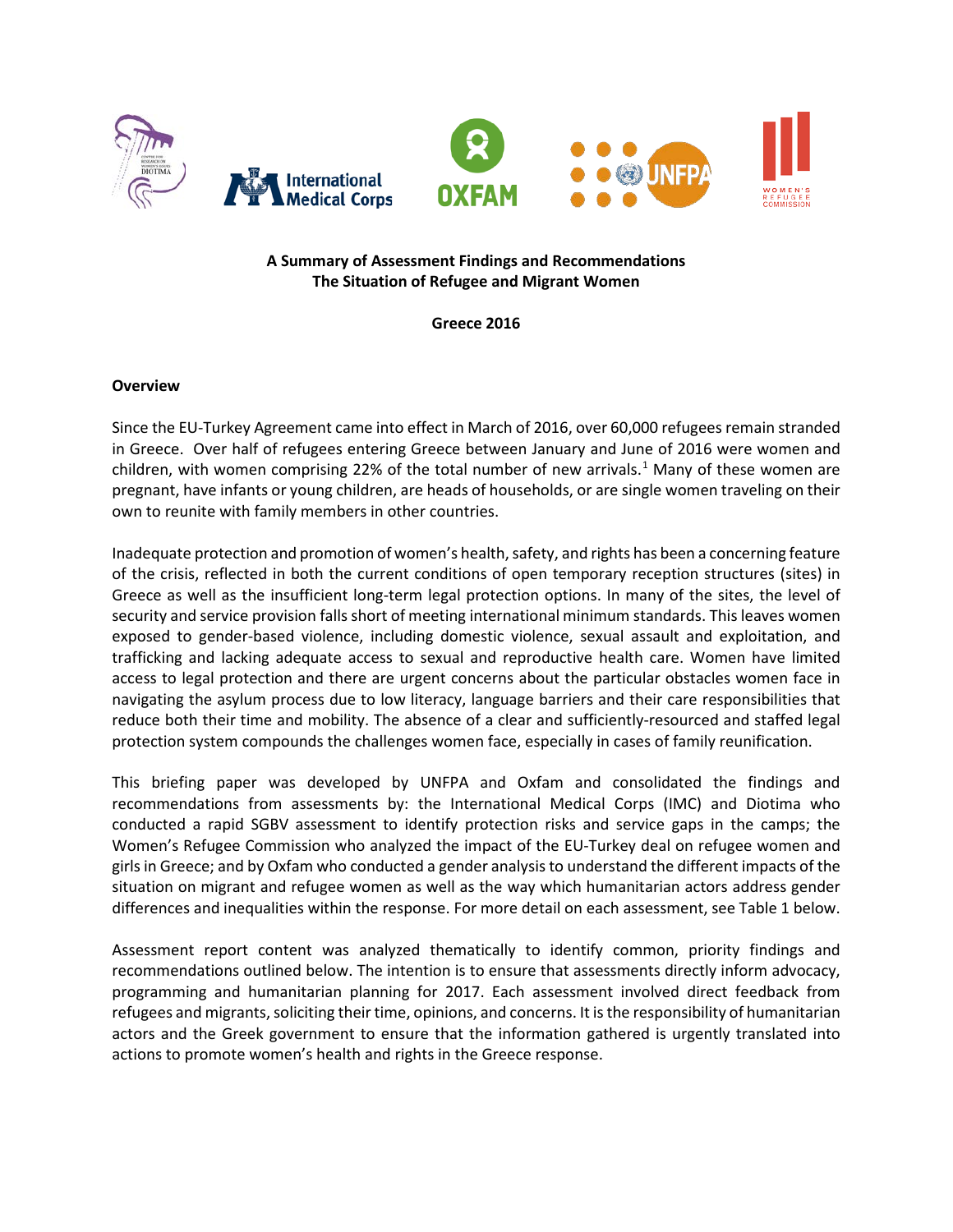### **Key Findings**

Assessment findings can be categorized into three main themes: gender-based violence, sexual reproductive health, and women's participation and empowerment.

### Gender-Based Violence (GBV)

Although data on incidents of GBV is not systematically collected, service providers and refugee and migrant community members alike report that women and girls experience various forms of GBV in the sites, including domestic violence, sexual abuse and exploitation, forced prostitution, survival sex, early marriage, and trafficking.

The design and layout of many sites fails to prevent and mitigate GBV in compliance with international guidelines<sup>[2](#page-4-1)</sup>. Across research sites, women expressed concerns for their safety and security. Many sites have no police or security presence. The lack of security at the entrance to some of the sites enables anyone to enter the grounds. Poor lighting, facilities, and overcrowding were of particular concern in the warehouse and factory sites north of Thessaloniki. Women, particularly female-headed households and unaccompanied women, reported that they do not walk around at night or go to the toilets because of fear for their personal safety. In addition, there is no consideration of vulnerability in accommodation placement in some sites, and separate accommodation for single women or female-headed households is not provided.

Women reported that toilet and shower areas are not safe for women and girls. In many assessment sites, showers and toilets for men and women were not in separate locations and men use all facilities. Further, many showers do not have functional locks or changing areas that afford adequate privacy. Toilets and showers are often located far from accommodate areas and are dark, increasing safety risks at night. Women requested better lighting around toilet and shower areas, improved lighting in the sites overall, and flashlights.

In terms of response, there are few organizations present with GBV capacity and GBV services in the sites are limited; the majority of sites have no case management services for survivors of GBV. Most sites lack a functional referral pathway for connecting survivors to services, and a mechanism for responding to emergency cases after hours. Further, there is no clear system for referrals to safe shelter for survivors seeking immediate protection from harm. State GBV shelters are often full and most do not admit survivors to facilities on evenings or weekends when the majority of incidents occur.

Regarding access to medical care, public hospitals do not have facility-level protocols for the clinical management of sexual violence, lack staff trained in the clinical management of rape, and often do not have post-exposure prophylaxis (PEP) available. Mental health and psychosocial support services in the sites are insufficient.

Further, barriers to accessing public health and shelter services include a lack of female interpreters, documentation requirements that vary by facility, and the fact that many sites are located in remote areas, with limited services within reach. Lack of trust in service providers, limited community awareness of available services, and the fear of stigmatization by community members also actively deter GBV survivors from seeking help.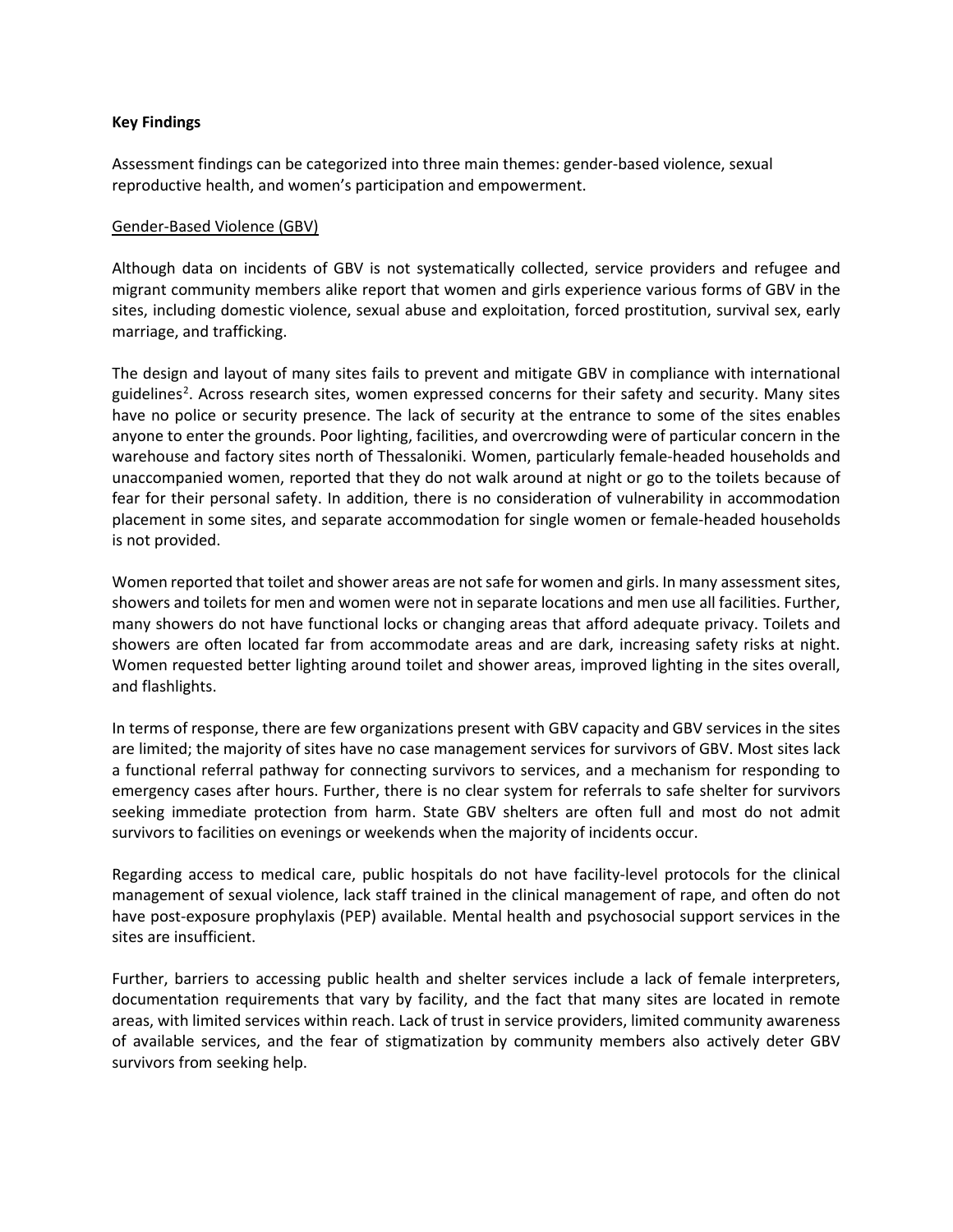### Sexual and Reproductive Health

Sexual and reproductive health services are not available in most sites, and there is an urgent need to ensure access to the minimum initial services package (MISP) for reproductive health.<sup>[3](#page-4-2)</sup> Minimum reproductive services must include the prevention of sexual violence and assistance for survivors, measures to reduce the transmission of HIV, and the prevention of excess maternal and newborn morbidity and mortality. It also requires a plan to integrate comprehensive reproductive health into primary health care that is accessible to refugees and migrants in the sites. Assessments highlighted the lack of available antenatal care for pregnant women as well as postnatal care for women following deliveries in public hospitals. Women often return to sites shortly after C-section procedures without adequate accommodation and support. The food provided in the camps is considered to be insufficient in nutritional value for pregnant and lactating women.

Women expressed dissatisfaction with the quality of health services in the sites, with some sites providing limited or no access to a female doctor or female nurse – rendering access impossible for some. Further, public health services outside of sites are often under-resourced and understaffed. Vaginal infections were noted as a primary health concern for women, in part due to challenges in maintaining hygiene under current living conditions. In some sites women reported needing additional personal hygiene items, including menstrual hygiene products and underwear.

Assessments highlighted the unmet need for family planning. Contraceptives are not available in all sites despite a high demand. Where contraceptives are available, women are often not aware that they can access them. Information regularly provided to site residents about available services does not include sexual and reproductive health services. Further, there is a significant demand for long-acting contraceptives, but these options are not available.

### Women's Participation and Empowerment

Women have limited time and mobility to participate in community consultations and to influence decision-makers, which results in insufficient recognition of their particular and differentiated needs, interests, and aspirations in the humanitarian response. The absence of childcare and lack of access to activities and schooling for young children were highlighted as key barriers to women's participation in activities, information sessions, and community meetings. In addition, women bear a heavy burden of household responsibilities, washing clothes by hand and cleaning without sufficient supplies. Femaleheaded households face particular challenges in caring for their children and household responsibilities on their own, without the support of their husbands and communities.<sup>[4](#page-4-3)</sup>

These care responsibilities inhibit both women's participation in community consultation processes and their ability to receive information. When women are unable to participate in information sessions, they are left without access to information about their legal options and available services. They also have less access to information shared by word of mouth given their limited presence in public spaces.

In addition, language and literacy barriers impose additional challenges on women's ability to collectively organize, discuss their issues and concerns, and advocate to influence the decisions of site authorities and other duty-bearers. In cases where duty-bearers are able to reach women as part of their consultations and monitoring, an absence of female interpreters is often an obstacle to women's meaningful participation.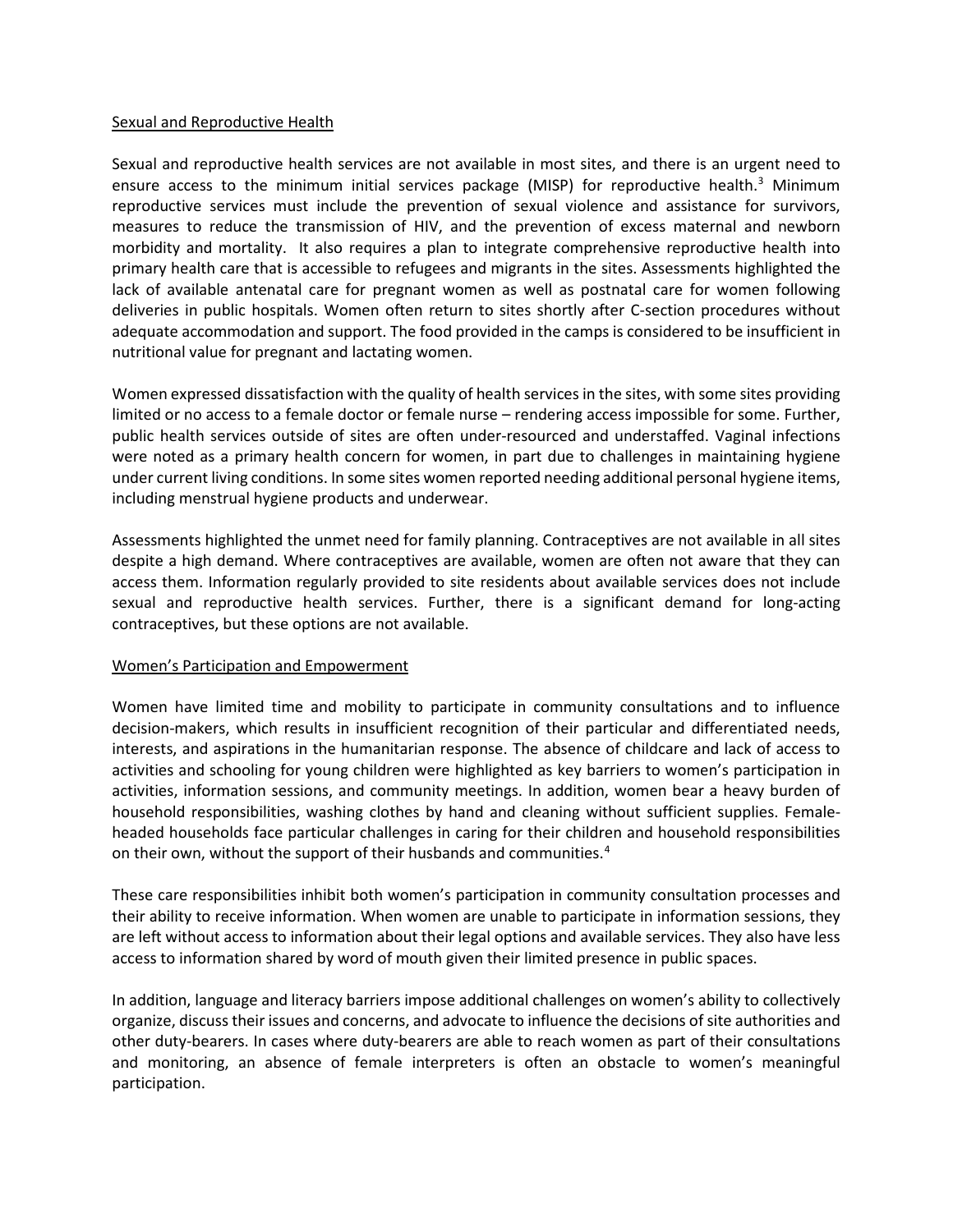The dominant narrative of women as vulnerable has further excluded women from public life and decision-making as duty bearers consistently fail to recognize and harness women's skills, resilience and capacities. This narrative of women as vulnerable, compounded by their childcare responsibilities, might prove particularly problematic should EU Member States look to prioritize people who are able to contribute to their workforce as part of the EU Relocation Scheme selection process.

## **Key Recommendations:**

## **1) Improve gender-based violence prevention and response as a life-saving intervention.**

- $\triangleright$  Identify and implement sector-specific action plans to mainstream GBV into site planning, site coordination and management, in line with the IASC Guidelines for Integrating Gender-based Violence Interventions in Humanitarian Action.
- $\triangleright$  Increase financial and human resources to ensure GBV case management services are available in all sites, and that refugees and migrants have access to adequate health, legal, psychosocial, and safe shelter services either on site or by referral.
- $\triangleright$  Ensure access to clinical management of rape services for all field sites by supporting health providers with requisite medicines, commodities, and training to deliver survivor-centered care.
- $\triangleright$  Increase the presence of gender-balanced security forces who have been trained and sensitized on GBV issues to increase safety within the sites. Monitor security threats.
- $\triangleright$  Strengthen the capacity of the health and social welfare systems to meet the needs of refugee and migrant survivors of GBV, including ensuring that female interpreters are available for refugee and migrant survivors of GBV accessing public health, shelter, and counseling services.

# **2) Increase access to sexual and reproductive health services.**

- $\triangleright$  Increase financial and human resources necessary to ensure the delivery of sexual and reproductive health services in all sites. Strengthen the capacity of the public health system to address the sexual and reproductive health needs of refugees and migrants, including ensuring that female gynecologists and doctors are available to provide services both on site and in public hospitals.
- $\triangleright$  Ensure female cultural mediators and interpreters are available to provide accompaniment and interpretation for refugees and migrants seeking health services both within and off sites.
- $\triangleright$  Provide a range of options of contraception to meet demand. Make free condoms available in all sites, in areas where they can be accessed privately.
- $\triangleright$  During food distributions, ensure the availability of shelter and seating for pregnant and breastfeeding women if there is a long wait, or establish priority queues if necessary.
- $\triangleright$  Provide supplementary feeding for pregnant and lactating women or additional high nutrient density food items either in-kind or through vouchers.
- $\triangleright$  Provide safe and appropriate complementary foods for children 6-23 months (vouchers/in-kind), accompanied by practical guidance and demonstration on their preparation.

# **3) Promote women's participation and empowerment.**

 $\triangleright$  Ensure close monitoring of cash programmes to ensure women have equal access to, and control over, cash to increase women's voice and decision making. Adapt the programme accordingly.